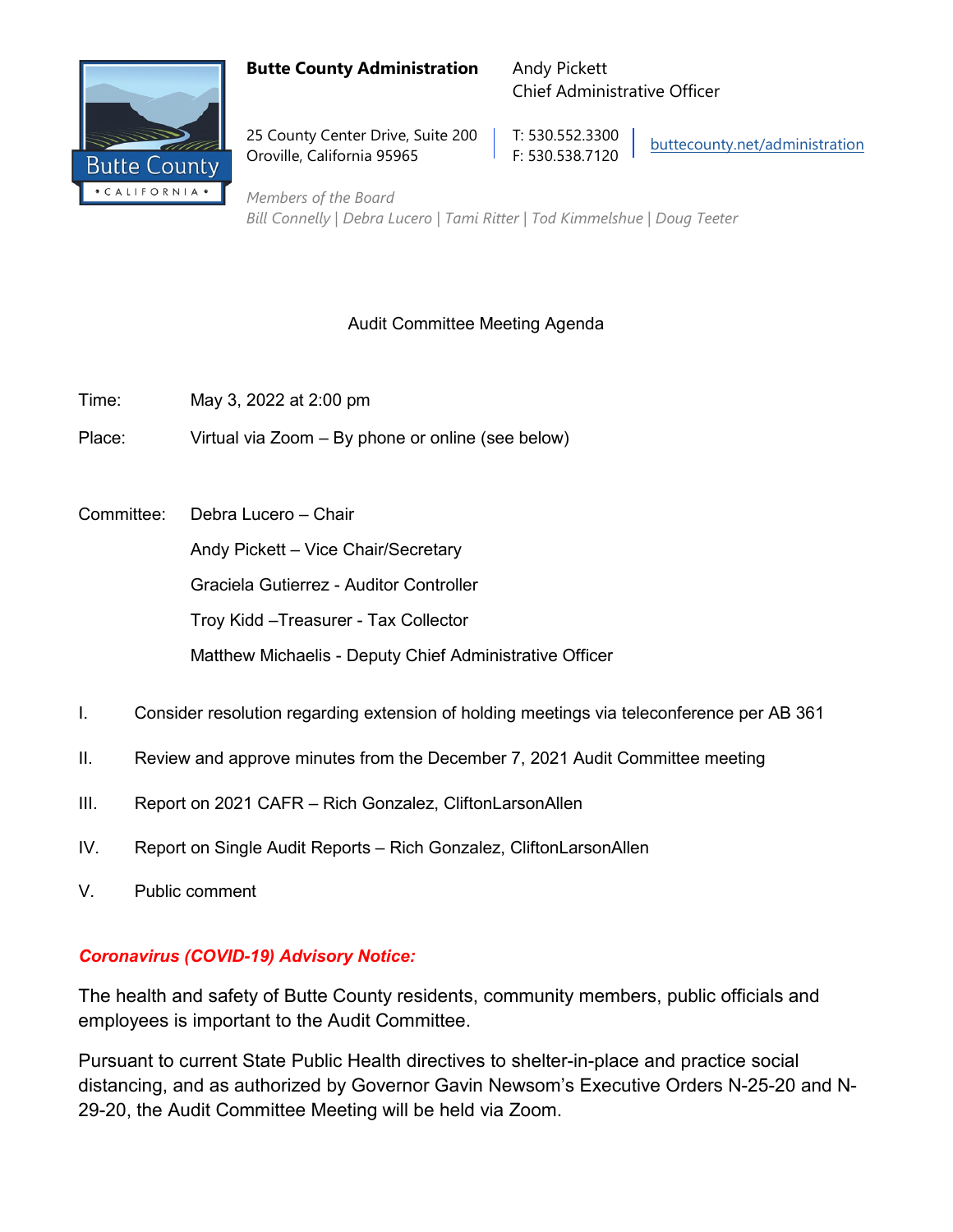Members of the public are encouraged to participate remotely from a safe location by attending the Audit Committee meeting online via Zoom or by phone.

**Donovan Rhinehart is inviting you to a scheduled Zoom meeting.**

**Topic: Audit Committee Meeting**

**Time: May 3, 2022 02:00 PM Pacific Time (US and Canada)**

**Join Zoom Meeting**

**<https://buttecounty-net.zoom.us/j/84334544394?pwd=WkxRdmV1bjdJM3VTS25zU0QxTE0wQT09>**

**Meeting ID: 843 3454 4394**

**Passcode: 130343**

**One tap mobile**

**+12532158782,,84334544394#,,,,\*130343# US (Tacoma)**

**+13462487799,,84334544394#,,,,\*130343# US (Houston)**

**Dial by your location**

 **+1 253 215 8782 US (Tacoma)**

 **+1 346 248 7799 US (Houston)**

 **+1 720 707 2699 US (Denver)**

 **+1 301 715 8592 US (Washington DC)**

 **+1 312 626 6799 US (Chicago)**

 **+1 646 558 8656 US (New York)**

**Meeting ID: 843 3454 4394**

**Passcode: 130343**

**Find your local number: https://buttecounty-net.zoom.us/u/kenAvLZShZ**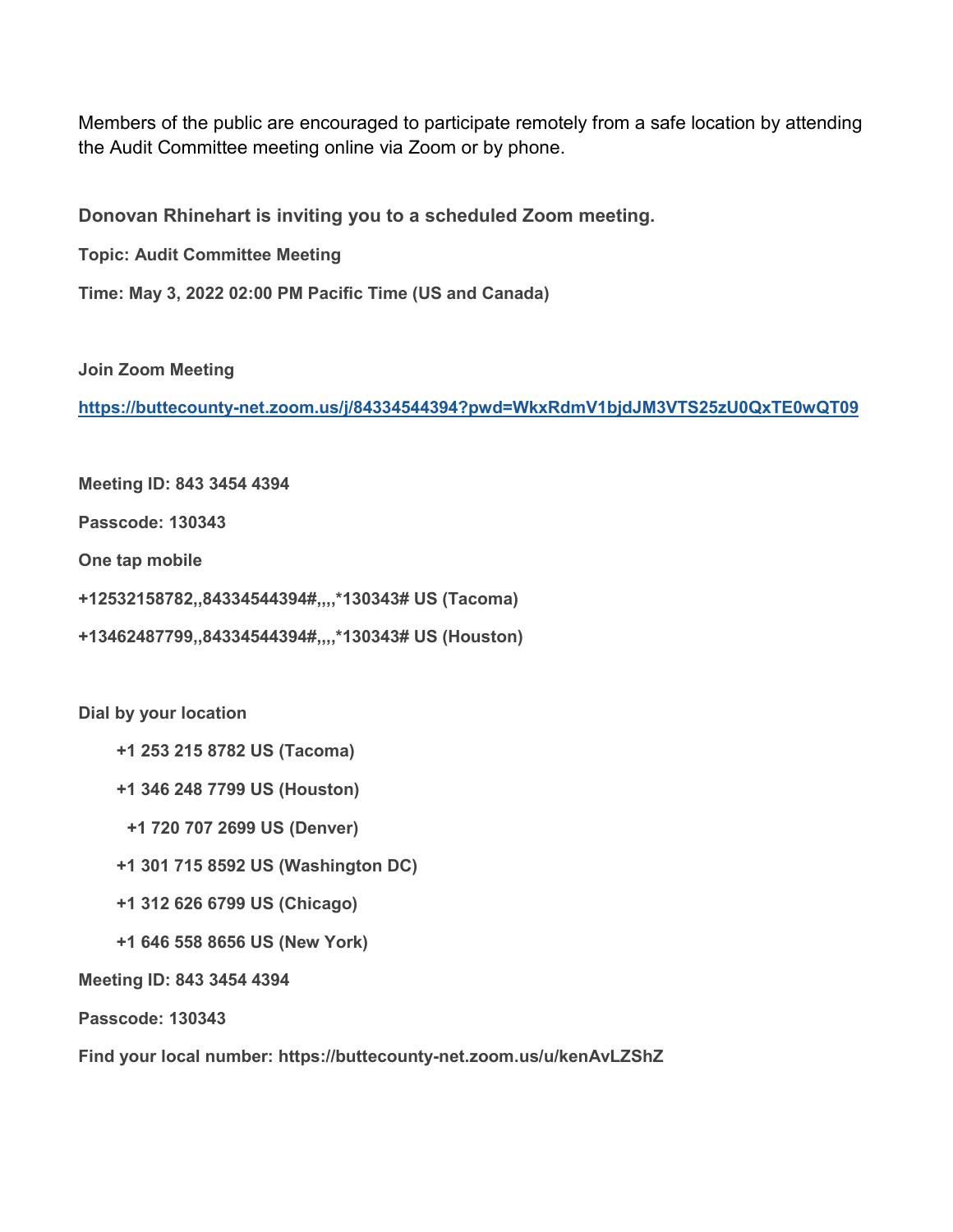#### **RESOLUTION OF THE BUTTE COUNTY AUDIT COMMITTEE AUTHORIZING REMOTE TELECONFERENCE MEETINGS OF THE LEGISLATIVE BODIES OF THE BUTTE COUNTY AUDIT COMMITTEE FOR THE PERIOD OF May 3, 2022 – June 2, 2022 PURSUANT TO THE RALPH M. BROWN ACT**

**WHEREAS**, all meetings of the Butte County Audit Committee and its legislative bodies are open and public, as required by the Ralph M. Brown Act (Cal. Gov't Code section 54950 et seq.), so that any member of the public may attend, participate and view the legislative bodies conduct their business; and

**WHEREAS**, the Brown Act, Government Code section 54953(e), makes provisions for remote teleconferencing participation in meetings by members of a legislative body, without compliance with the requirements of Government Code section 54953(b)(3), subject to the existence of certain conditions and requirements; and

**WHEREAS**, Government Code section 54953(e) requirements include but are not limited to (1) the existence of a state of emergency declared by the Governor pursuant to Government Code section 8625 and (2) State or local officials have imposed or recommended measures to promote social distancing; and

**WHEREAS**, on March 4, 2020, Governor Gavin Newsom issued a Proclamation of State of Emergency in response to the COVID-19 pandemic and as of the date of this Resolution, the proclaimed state of emergency remains in effect; and

**WHEREAS**, on March 17, 2020, Governor Newsom issued Executive Order N-29-20, which suspended and modified the teleconferencing requirements under the Brown Act (California Government Code Section 54950 *et seq.*) to allow local legislative bodies to hold public meetings via teleconference; and

**WHEREAS**, on June 11, 2021, the Governor issued Executive Order N-08-21, which extended the provisions of N-29-20 concerning the conduct of public meetings through September 30, 2021, and the Governor subsequently signed legislation revising Brown Act requirements for teleconferenced public meetings (Assembly Bill 361, referred to hereinafter as "AB 361"); and

**WHEREAS**, to preserve public health and safety, the State Public Health Officer has issued various orders and guidance regarding COVID-19 prevention measures, which include references and a statement of support for social distancing recommendations (see Guidance for Use of Face Coverings (updated July 28, 2021) and COVID-19 Public Health Recommendations for Fully Vaccinated People (dated August 24, 2021)); and

**WHEREAS**, the California Department of Industrial Relations has issued COVID-19 Prevention regulations in Title 8 of the California Code of Regulations (Section 3205 et seq.) which requires employers to (1) have a written COVID-19 prevention program including employee training that promotes physical distancing as an infection prevention measure and (2) consider implementing physical distancing where feasible as a response to COVID-19 outbreaks; and

**WHEREAS**, based on the foregoing, the Butte County Audit Committee finds that (1) the Governor's Proclaimed State of Emergency as a result of the COVID-19 pandemic is currently in effect and has not been terminated and (2) State officials have imposed or recommended measures to promote social distancing; and

**WHEREAS**, the Butte County Audit Committee has considered the circumstances of the state of emergency, including all information related to this matter, the associated staff report; and